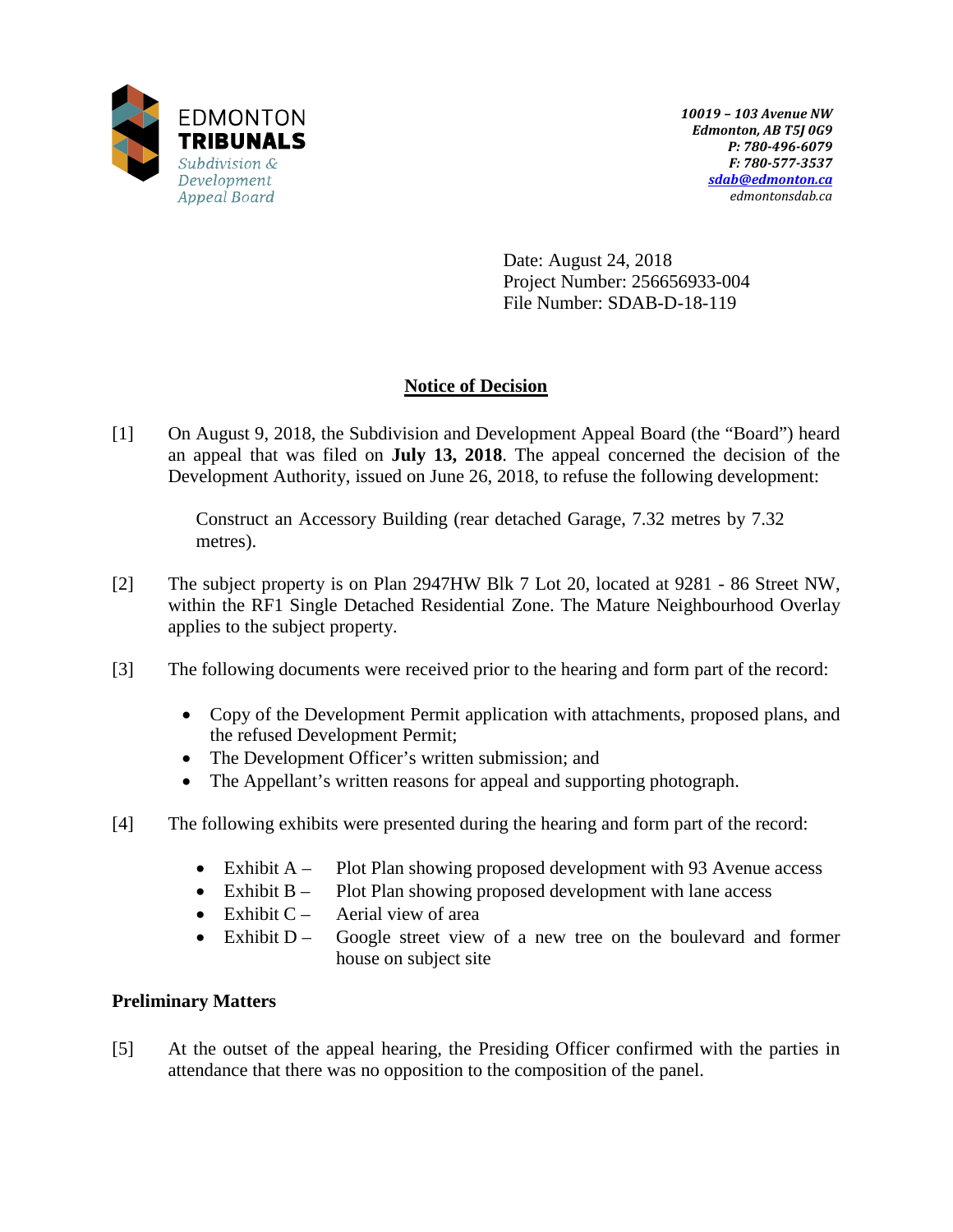- [6] The Presiding Officer outlined how the hearing would be conducted, including the order of appearance of parties, and no opposition was noted.
- [7] The appeal was filed on time, in accordance with Section 686 of the *Municipal Government Act*, RSA 2000, c M-26 (the "*Municipal Government Act*").

### **Summary of Hearing**

- *i) Position of the Appellants, R. Mann and M. Mann*
- [8] The Appellants purchased the property from the estate of Ms. Mann's parents and are redeveloping the site.
- [9] They disagree with the Development Officer that there is no hardship associated with the subject site. There is a three foot high bank across the alley to the east. This is the only high bank in the entire alley. Snow piled along this bank combined with large ruts in the alley can make it difficult to safely back out of the garage in the winter.
- [10] Crime and security are also concerns in the neighbourhood and there have been a number of recent break-ins in the vicinity. The proposed garage and driveway configuration allows visibility from the house to the driveway and garage, thereby, creating a deterrent to crime.
- [11] The Appellants are trying to maximize their backyard amenity area.
	- a) A plot plan was shown (marked Exhibit A) to show the proposed configuration of the backyard, garage and driveway. This layout provides the largest possible backyard area and the garage location will help create privacy from the Holyrood Apartment complex which is being constructed one block to the east.
	- b) A second plot plan (marked Exhibit B) shows that configuring the garage with lane access leaves a much smaller backyard and results in more privacy issues.
- [12] An overhead view of the area shows that six out of eight developments abutting 93 Avenue in the immediate area have driveways with 93 Avenue access (marked Exhibit C). The proposed driveway would not look out of place and would fit in.
- [13] There is much development occurring in the area, including two LRT stops within two blocks. A secondary road which was previously used for parking has been closed. This has resulted in more people parking on the street along 93 Avenue. The Holyrood complex will bring in 2,000 additional residents, adding pressure to parking.
- [14] Having a driveway off of 93 Avenue would make two parking spaces available for their guests who might otherwise have to park blocks away.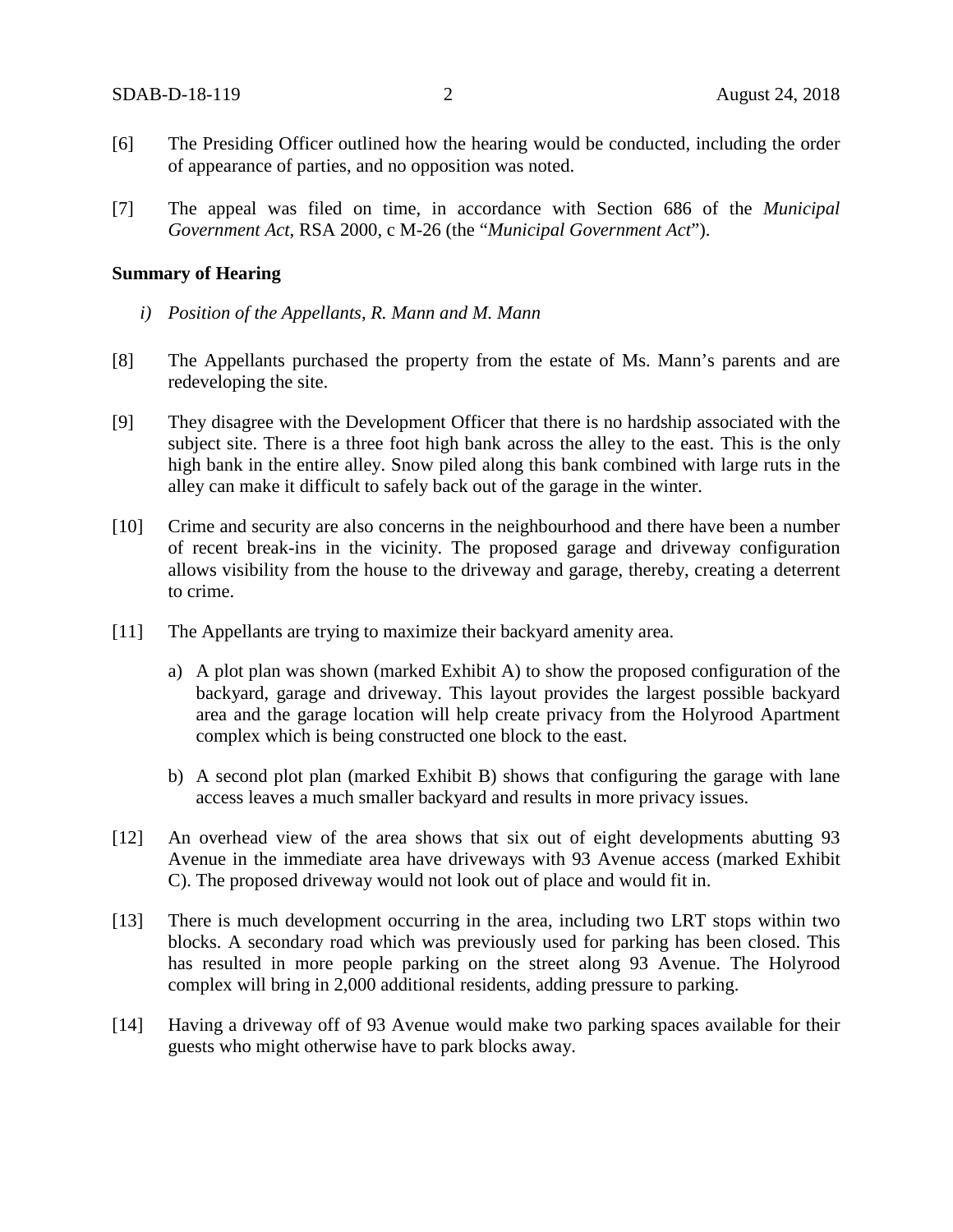- [15] The sidewalks in front of their home are currently being replaced and the sidewalks along 93 Avenue will be replaced within the next month. This would be perfect timing for construction as the curbs and sidewalks are being replaced anyway.
- [16] While they understand the City's desire to protect trees, there is merit in removing an older tree and replacing it with a new one. The current boulevard trees are getting old and feeling stressed due to environment changes. Two trees have recently blown down during storms. Replacing one of these older trees with a new one would be a benefit to the City with the cost being borne by the Appellants. Exhibit D shows that there is already a new, smaller, tree located on the boulevard which the City planted five or six years ago.
- [17] One neighbour complained about pedestrian safety, but the Appellants do not feel that this would be an issue. The proposed driveway would be 5 feet back from the lane entrance. The current tree poses more of a safety issue as it blocks visibility. Replacing the tree and moving it back from the lane will increase safety because of the increased distance from the lane and its smaller size.
- [18] Replacing the tree does not differ much from what the City is doing with the LRT extension. Hundreds of trees have been removed and will be replaced with new ones. The Appellants offered to the move the existing tree but were advised that the tree is too old and would not survive a move. Even though the tree looks healthy, Ms. Mann's parents had previously reported concerns about the tree's health to the City.
- [19] The Appellants provided the following responses to questions from the Board:
	- a) They referred to the exhibits to clarify the location of the new house, the location of the Holyrood apartment complex, and the current tree in relation to the alley. The neighbour directly behind them to the east does not have alley access.
	- b) The neighbours directly beside them and the neighbours directly across the street are in favour of the proposed development.
	- c) The back alley and proposed driveway are almost contiguous thereby mitigating any safety issues. The existing tree poses more of a hazard by blocking sightlines.
	- d) There would only be 18 feet of turning radius if the garage exited to the alley. Even though the previous driveway was very large, it was difficult to maneuver in the winter when there were large ruts in the lane. The bank directly behind their property is covered in grass and slopes up to three feet from the lane towards the house to the east but there is not a fence along that property at the lane. The lane is paved but snow can be packed up onto this slope and ruts can form in the winter because of lack of ice and snow removal.
	- e) There are a variety of driveway lengths along this lane. There are two new homes that have very short driveways and small backyards as the houses are so long and narrow.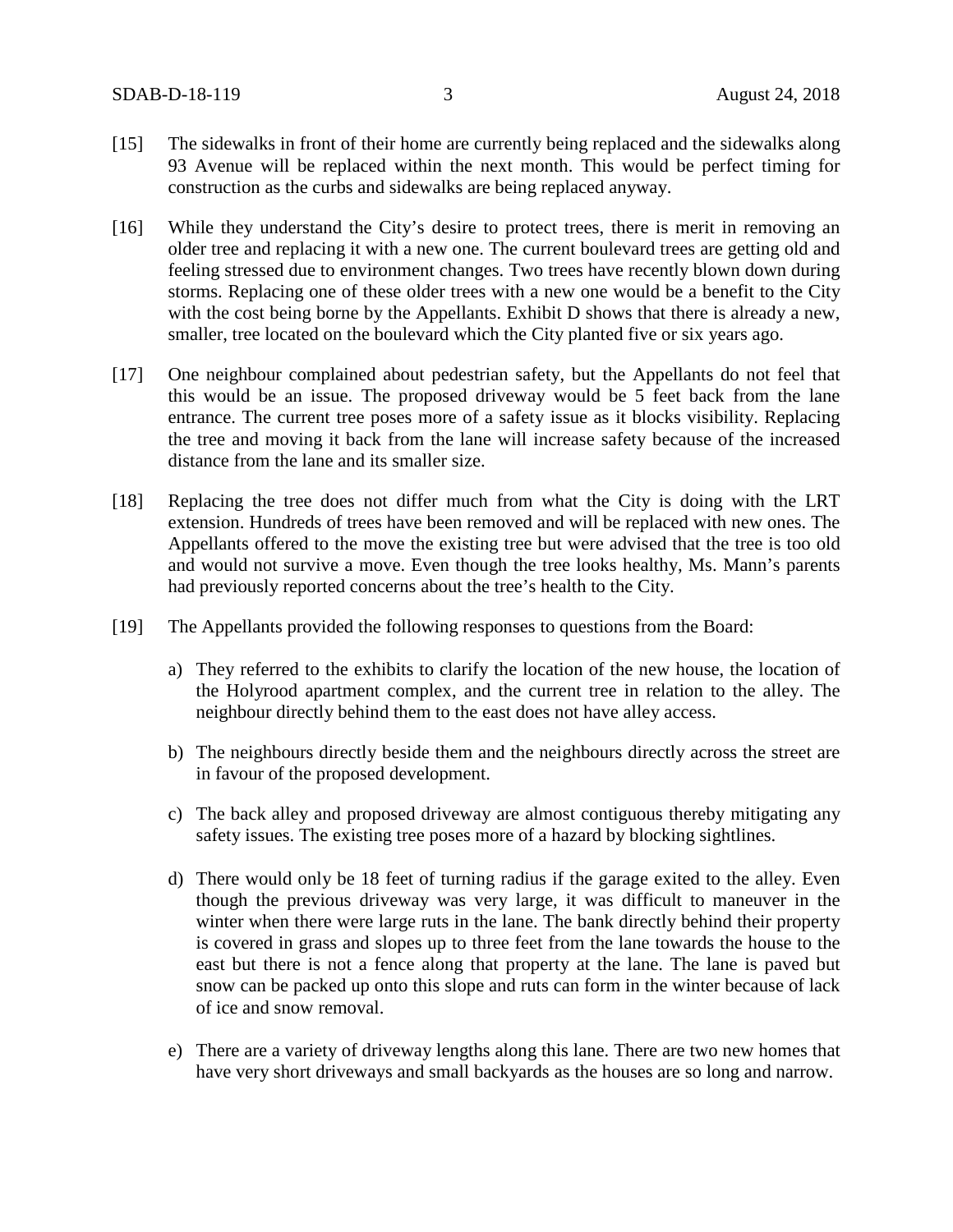- f) The Appellants cannot confirm if there will be future parking restrictions along 93 Avenue.
- g) The Appellants did not feel that their proposed driveway, which would remove two parking spaces from 93 Avenue, would have an impact on the community, but stated that it would provide parking spaces for their family to use when they visited.
- *ii) Position of the Development Officer, M. Bernuy*
- [20] Ms. Bernuy does not believe a hardship exists or that there are any site constraints related to the subject site.
- [21] Her major reason for refusal is that access from the flanking street creates a pedestrian safety issue which goes against the overall intent of Council.
	- a) If the driveway is used for parking, the sight lines of pedestrians to the alley are obstructed.
	- b) Cars exiting the driveway need to cross a sidewalk which poses a hazard to pedestrians and children on bikes.
	- c) Pedestrian traffic is expected to increase due to the LRT expansion.
- [22] The subject site is within a high density area and the regulations are intended to create a walkable neighbourhood which indicates access from the rear lane. The regulations reflect the wishes of Council and the community.
- [23] Studies have confirmed that deciduous trees post a minimum impediment, if any, to sight lines when it comes to pedestrian safety.
- [24] Ms. Bernuy has received comments from Urban Forestry confirming that the City tries to maintain as many mature trees as possible and there is no benefit to removing a mature tree and replacing it with a younger, smaller tree. Removals are an absolute last resort and additional community consultation would be required prior to the removal of the existing tree. There is likely to be backlash due to the trees already being removed for LRT expansion. Removal of the tree was not explicitly referenced in the community consultation, although it was implicit given the location of the proposed driveway.
- [25] A certain distance needs to be maintained between trees and must be considered prior to re-planting an immature tree at a new location.
- [26] Ms. Burney provided the following responses to questions from the Board:
	- a) Community consultation was done with property owners within a 60 metre radius. Only one response was received from an owner who was concerned about pedestrian safety and who supported the lane access.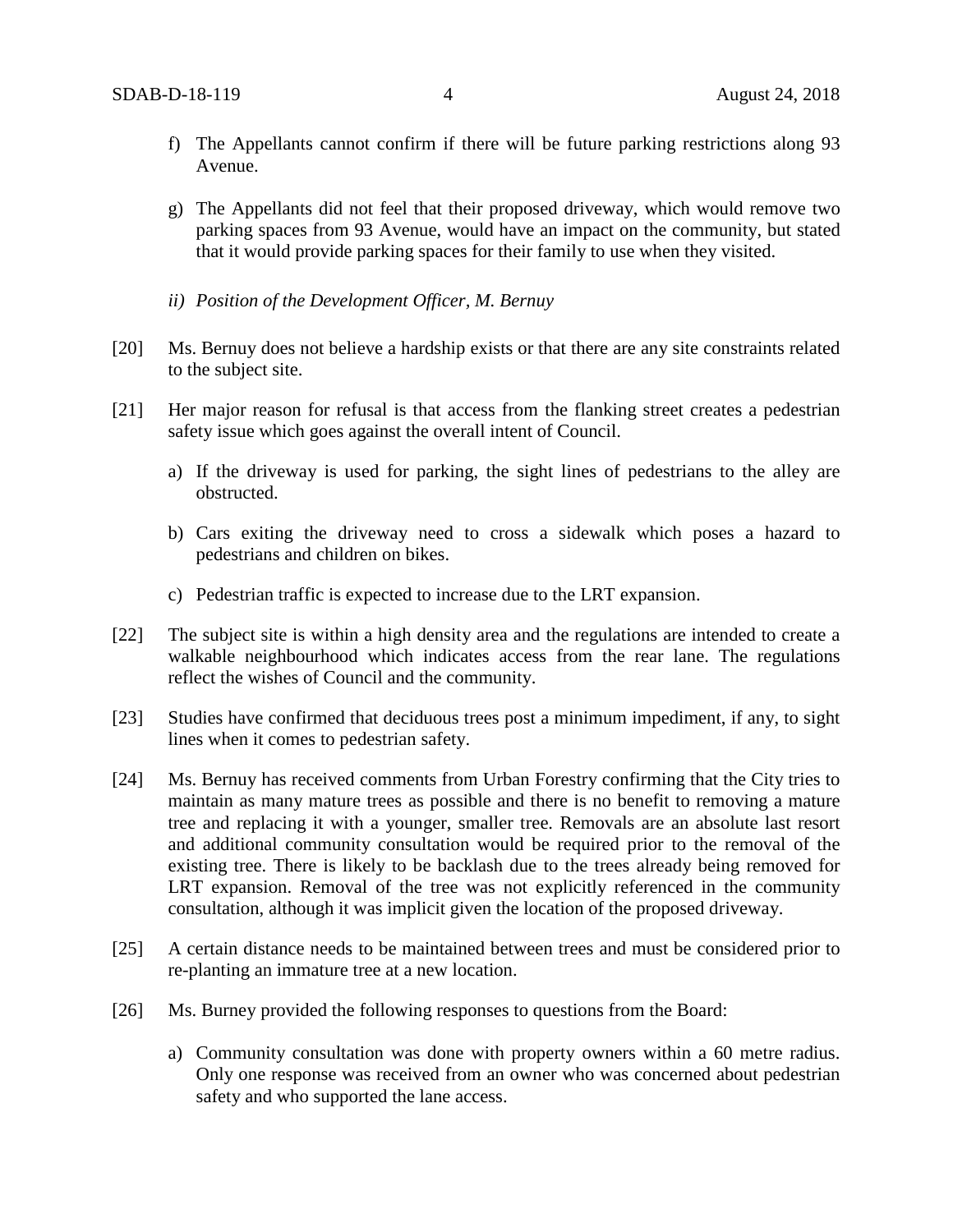- b) The Development Officer submitted that even if the Board approved the Development Permit, Urban Forestry would still be required to do their own community consultation for removal of the tree.
- c) It is the Development Officer's understanding that any time a boulevard tree is removed, a condition about cost is included in the Development Permit. There is no tree bylaw, per se, but a city tree policy.
- d) The Board noted that Transportation did not appear to have an issue with sightlines and the Appellants seem to meet the minimum required length of a parking space. The Development Officer submitted that Transportation typically does not comment on those issues. However, owners are not allowed to park on a city boulevard and the proposed development will create this opportunity.
- e) If parking is allowed on the flanking roadway, then on-street parking will be lost.
- *iii) Rebuttal of the Appellant*
- [27] Reviewing the photograph submitted, the Board was directed to a row of pine trees where the proposed driveway is to be located. In this regard, sightlines will be improved as these trees will be removed. If the proposed development is not approved, they could still put a row of trees along this corner and side of their lot which would impede sightlines even more.
- [28] This is an important piece of property to them and they do not want live in another area. They also do not want a single car garage.
- [29] They were not consulted when several trees were removed because of the LRT construction. This is a single tree and they are proposing to replace it.
- [30] It was their understanding that if the Board approved this development, they would be able to proceed as set out in the conditions and were not aware there is another process to take place after this one.
- [31] Their builder talked to the Transportation Department who verbally supported the development.
- [32] The Board asked the Appellant if the size of the amenity space will differ between the proposed development and what is permitted under the *Edmonton Zoning Bylaw*. The Appellant responded that the size of the backyard does not change, but the configuration changes. They will be exposed to a new apartment development one block east, and would have no privacy unless large trees were planted, which they felt would impact sightlines.
- [33] The Board clarified the concern about sightlines stems from a concern that people will park two deep on the driveway. They referenced a photograph of a camper on a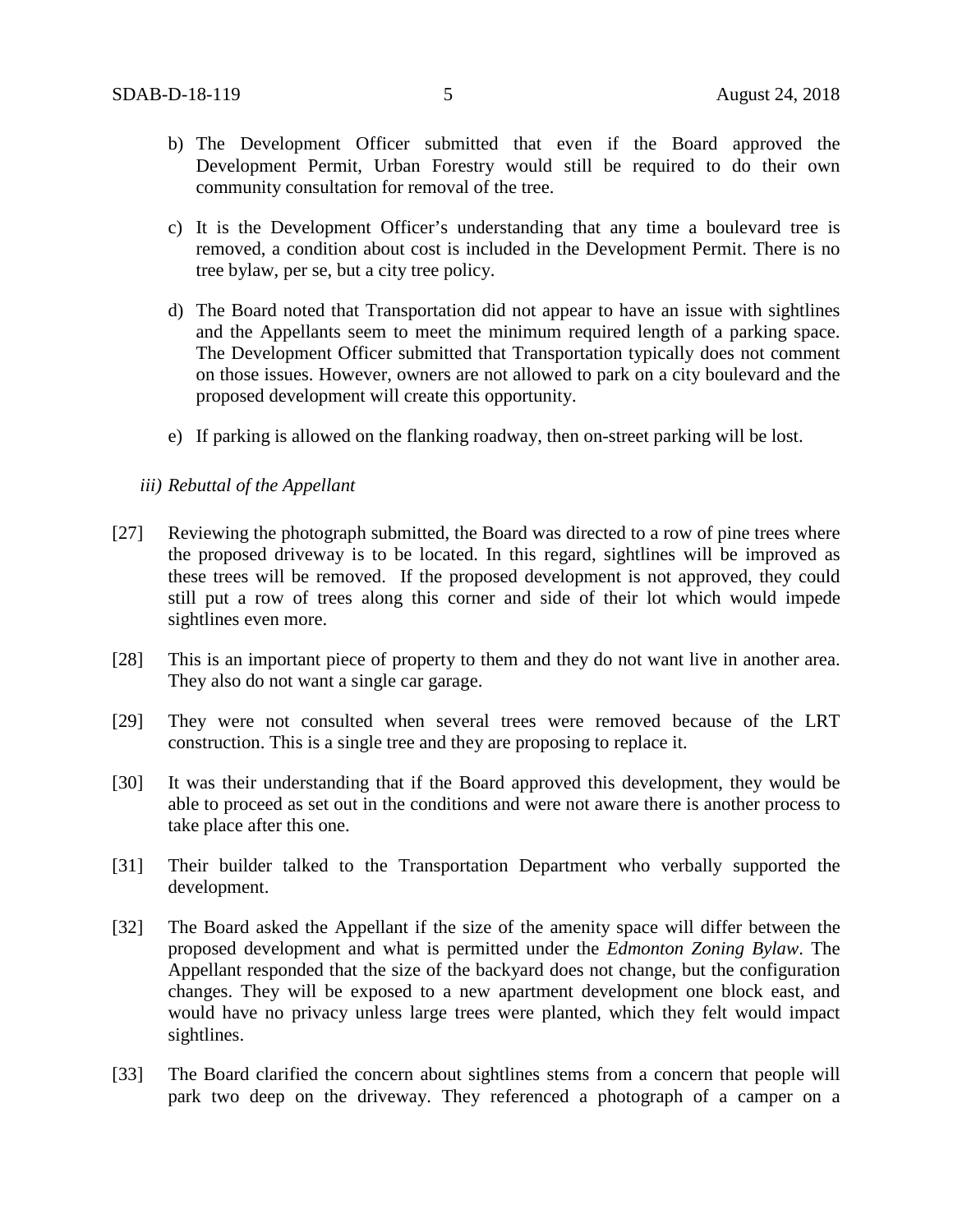neighbouring site. The Appellants understand that this possibility exists, but they are not proposing to use the development in that fashion.

- [34] They are in agreement with the conditions. They would prefer not to pay for the tree, but agree to the condition.
- [35] They reiterated that this proposed driveway would be an asset to them and felt that it would not affect the community around them.

#### **Decision**

[36] The appeal is DENIED and the decision of the Development Authority is CONFIRMED. The development is REUSED.

#### **Reasons for Decision**

- [37] A rear detached Garage is an Accessory Use to a Single Detached House, a Permitted Use, in the RF1 Single Detached Residential Zone.
- [38] The Board heard that this is an area in transition. There are two proposed transit stations that will be located in close proximity to the subject site and the site is located two blocks from a school. There is a large multi-unit complex being developed a block east of subject site. Because of these changes, the density in this area will increase significantly.
- [39] Pursuant to Section 687 of the *Municipal Government Act*, the Board, in determining an appeal, may issue a development permit even though the proposed development does not comply with the *Edmonton Zoning Bylaw* if in its opinion the proposed development would not unduly interfere with the amenities of the neighbourhood nor materially interfere with or affect the use, enjoyment or value of neighbouring parcels of land. The Board's purview is not to look at hardship. Nonetheless, the Board is not persuaded that any hardship is associated with the subject site for the following reasons.
	- a) The Appellants stated there is a berm across the lane which makes backing out from a rear access garage difficult. However, the Board feels the length of the alternative proposed driveway would provide adequate room to exit from the garage and turn into the lane (Exhibit B). Also, the berm slopes away from the lane so that snow could be piled onto it and the lack of fence along the lane on this opposite property improves maneuverability for the Appellants when accessing or egressing a garage from the lane.
	- b) The Board felt that the privacy argument presented by the Appellants was not substantive in that those living in the large condos a block away would have minimal view of their back yard regardless of the configuration and/or placement of the garage.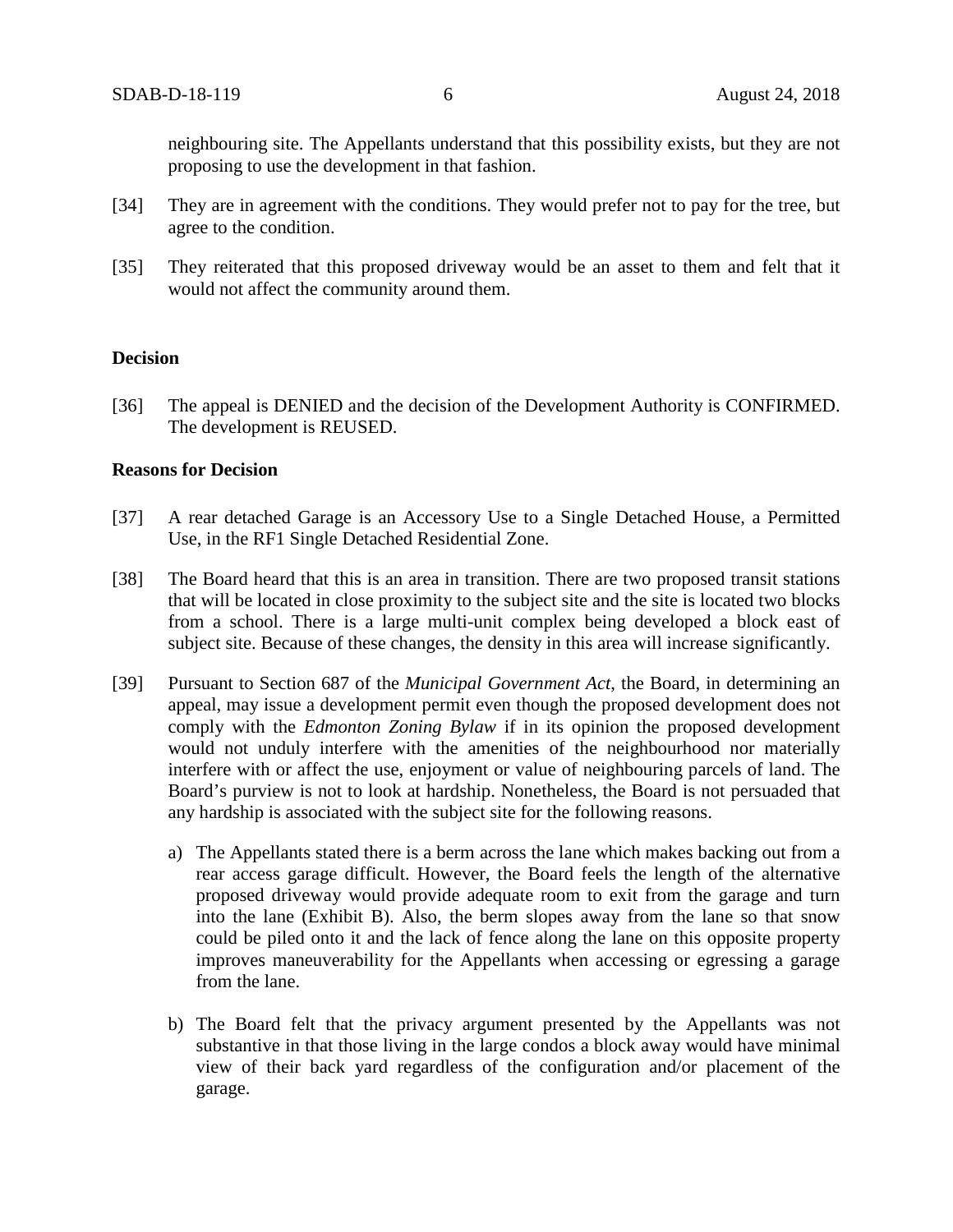- c) The Appellant stated that placing the garage with driveway access onto the lane would significantly decrease the backyard area; however, the Board found the differences in the site areas of the two configurations to be minimal.
- d) The Appellants would like to have four parking spaces to provide parking for family and friends. They stated that they did not want to construct a single car garage. However, only one parking space would fulfill the parking requirements in this area, which is designated a Transit Oriented area pursuant to Section 54.2, Schedule 1 of the *Edmonton Zoning Bylaw* because of the two LRT stations planned nearby.
- [40] This will become more of a pedestrian area and recent changes in the regulations to the Mature Neighbourhood Overlay have been put there by Council to reflect this. People driving into the area, and parking and walking to LRT stations, will result in increased parking pressure along all the streets. This proposed driveway with access directly from 93 Avenue would remove two parking spaces along 93 Avenue which decreases available street parking and creates another vehicular access across a pedestrian corridor. The Board accepts the evidence presented by the Appellants that parking is somewhat of a problem at the present time. With the addition of the two LRT Stations plus the large multi-unit development within close proximity to this site, parking pressures will increase. Therefore, removing two on-street parking spaces for the proposed driveway is not advisable.
- [41] Parking on the driveway is a safety concern as this would limit the view for those exiting or entering the lane as well as for pedestrians and cyclists.
	- a) When one exists from a garage they normally back out and, as such, their view is limited as to the pedestrians crossing the sidewalk. When people exit from a lane, they usually are exiting front first and have better sightlines.
	- b) The Board heard that six of eight sites along 93 Avenue have driveway access. However, the Board is not persuaded by this argument as changes in the Mature Neighbourhood Overlay are intended to increase pedestrian safety by decreasing the number of driveway accesses and will make the other developments non-conforming.
- [42] If the Board allowed this appeal, a mature tree would have to be removed.
	- a) The Appellants have agreed to replace this tree with a new one along that boulevard; however, both the Transportation and Urban Forestry Departments have stated that they are not in favour of this.
	- b) Based on the photo evidence provided, even a tree which has been in place for five or six years is materially different in terms of canopy and look when compared to a mature tree. Also, the proposed location for the new tree may be too close to existing trees.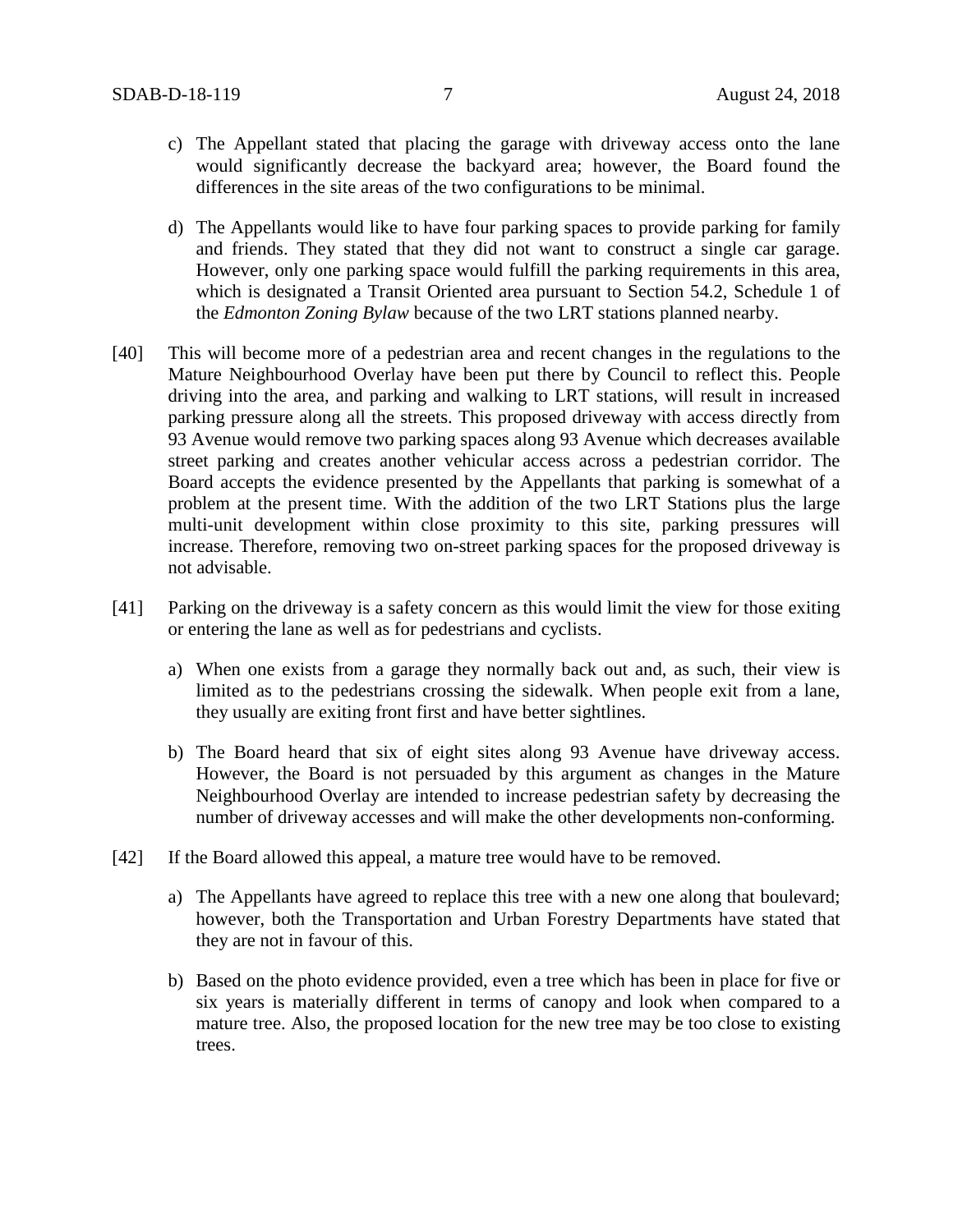- c) The Board feels that the trunk of the present deciduous tree has no bearing on sightlines for those entering or exiting this lane or for passing pedestrians. Its impact is significantly less than the impact of allowing a driveway and parking area to abut the existing lane.
- d) The Community was consulted about placement of the garage with a driveway access to 93 Avenue and very little response was received. However, no evidence was provided that they were specifically notified about the removal of the tree.
- [43] For all of the above reasons the Board finds that the proposed development will unduly interfere with the amenities of the neighbourhood and materially interfere with or affect the use, enjoyment or value of neighbouring parcels of land.

Patricia L. Janes.

Patricia Jones, Presiding Officer Subdivision and Development Appeal Board

Board Members in Attendance: Ms. K. Cherniawsky; Mr. R. Handa; Ms. S. LaPerle; Ms. L. Delfs

cc: Development & Zoning Services – M. Bernuy / A. Wen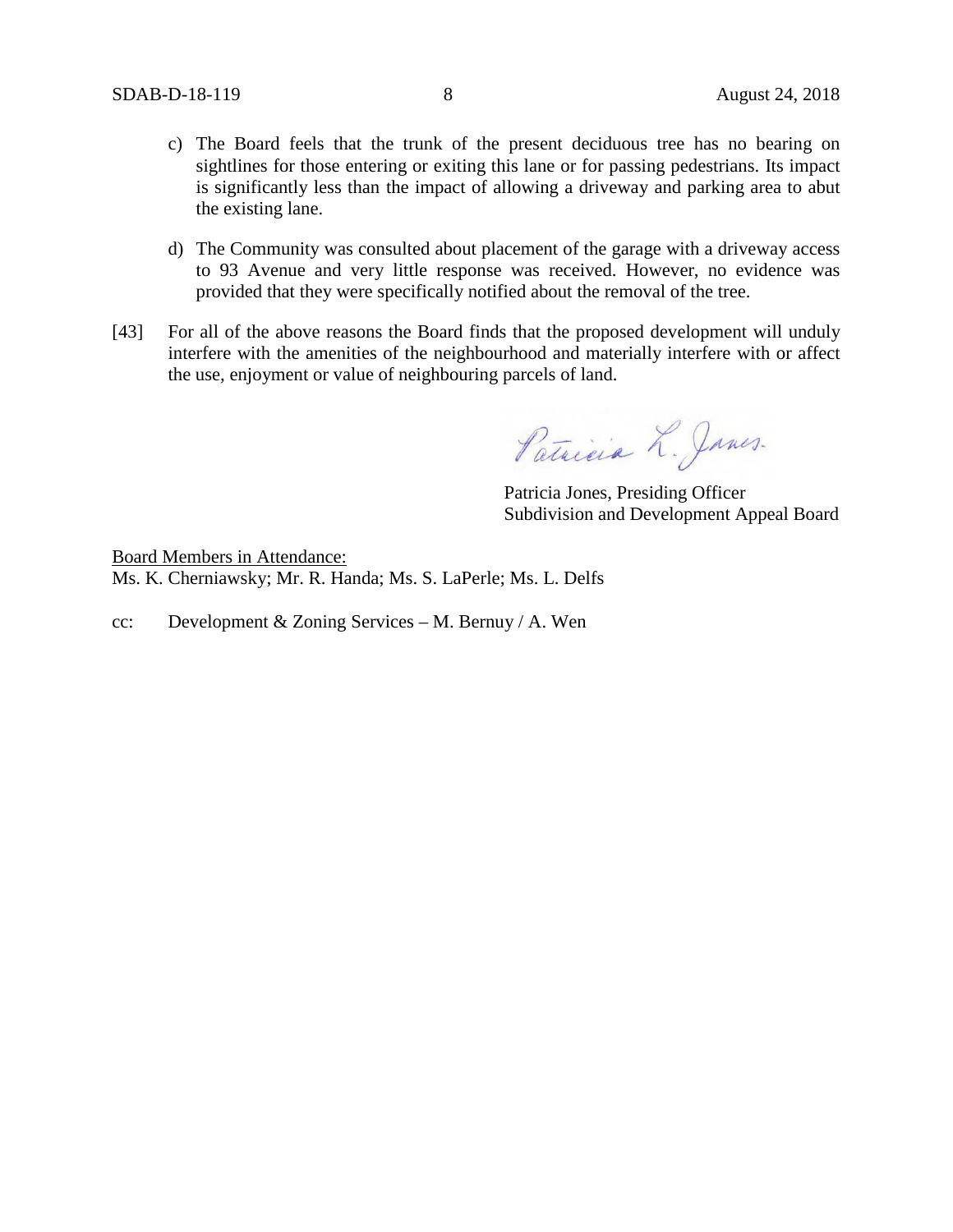### **Important Information for the Applicant/Appellant**

- 1. This decision may be appealed to the Alberta Court of Appeal on a question of law or jurisdiction under Section 688 of the *Municipal Government Act*, RSA 2000, c M-26. If the Subdivision and Development Appeal Board is served with notice of an application for leave to appeal its decision, such notice shall operate to suspend the Development Permit.
- 2. When a decision on a Development Permit application has been rendered by the Subdivision and Development Appeal Board, the enforcement of that decision is carried out by the Sustainable Development Department, located on the 2nd Floor, Edmonton Tower, 10111 – 104 Avenue NW, Edmonton, AB T5J 0J4.

*NOTE: The City of Edmonton does not conduct independent environmental checks of land within the City. If you are concerned about the stability of this property for any purpose, you should conduct your own tests and reviews. The City of Edmonton, when issuing a development permit, makes no representations and offers no warranties as to the suitability of the property for any purpose or as to the presence or absence of any environmental contaminants on the property.*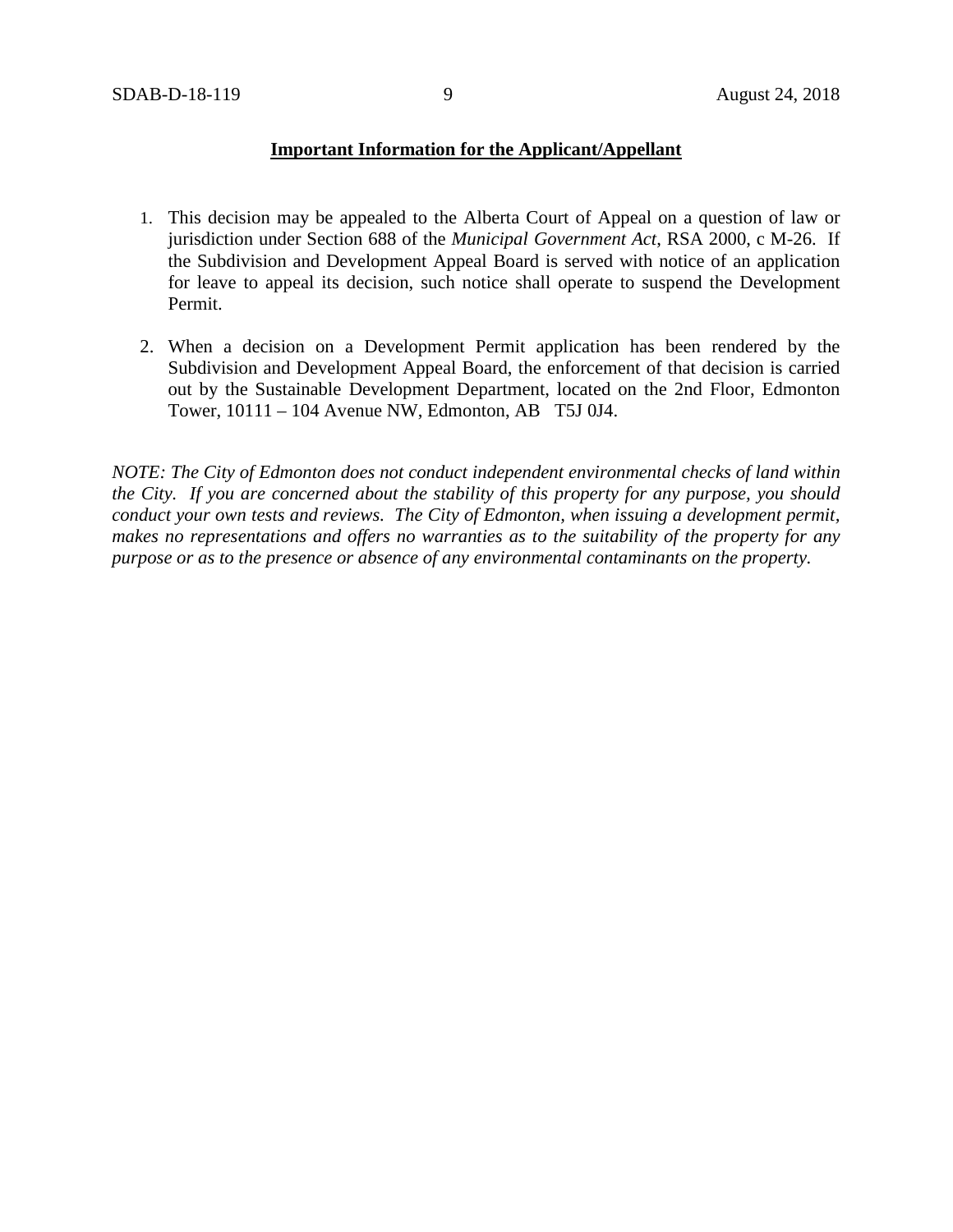

Date: August 24, 2018 Project Number: 270028546-002 File Number: SDAB-D-18-103

# **Notice of Decision**

[1] The Subdivision and Development Appeal Board (the "Board) at a hearing on July 18, 2018, made and passed the following motion:

"That SDAB-D-18-103 be tabled to August 9, 2018."

[2] On August 9, 2018, the Board made and passed the following motion:

"That SDAB-D-18-103 be raised from the table."

[3] On August 9, 2018, the Board heard an appeal that was filed on **June 21, 2018**. The appeal concerned the decision of the Development Authority, issued on May 24, 2018, to approve the following development:

### **Leave as built a Single Detached House**

- [4] The subject property is on Plan 1623032 Blk 17 Lot 18, located at 2674 Maple Way NW, within the (RMD) Residential Mixed Dwelling Zone. The Maple Neighbourhood Structure Plan and The Meadows Neighbourhood Structure Plan apply to the subject property.
- [5] The following documents were received prior to the hearing and form part of the record:
	- Copy of the Development Permit application with attachments, proposed plans, and the approved Development Permit;
	- The Development Officer's written submission;
	- The Respondent's letter of authority and written submission; and
	- The Appellants reason for refusal.
- [6] The following exhibits were presented during the hearing and form part of the record:
	- Exhibit  $A$  Photo showing siding blown off (provided by Appellant)
	- Exhibit B E-mail from Landmark Homes to Appellant (provided by Appellant)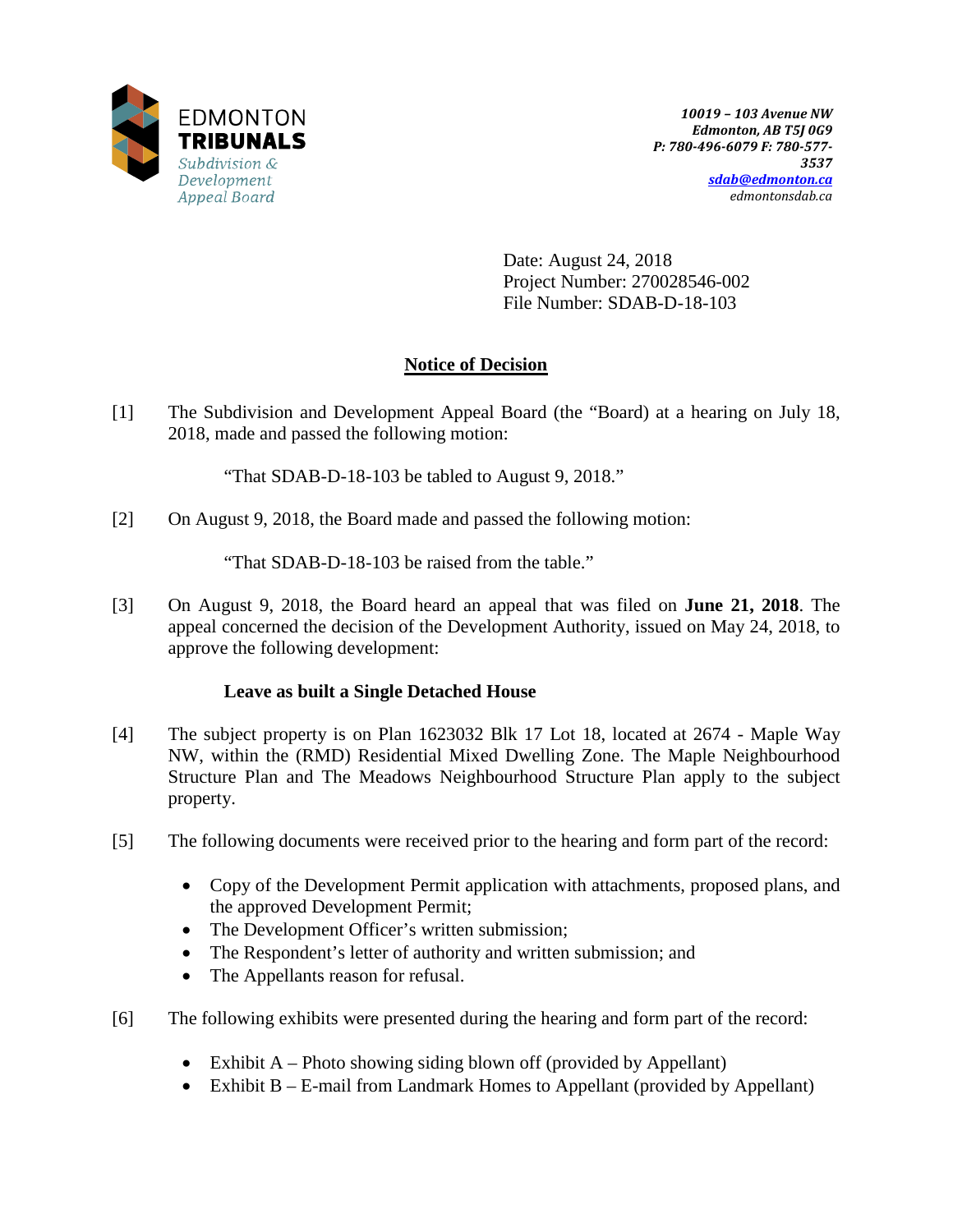### **Preliminary Matters**

- [7] At the outset of the appeal hearing, the Presiding Officer confirmed with the parties in attendance that there was no opposition to the composition of the panel.
- [8] The Presiding Officer outlined how the hearing would be conducted, including the order of appearance of parties, and no opposition was noted.
- [9] The appeal was filed on time, in accordance with Section 686 of the *Municipal Government Act*, RSA 2000, c M-26. ("*Municipal Government Act*")

### **Summary of Hearing**

- *i) Position of the Appellants, J. Singh and M. Foulkes*
- [10] The Appellants have resided in their home for approximately one year and the home immediately to the north was under construction when they moved in. They were aware that this was a zero lot line area and were advised by Landmark Homes that the required separation distance between their house and the one to the north was 1.5 metres.
- [11] Ms. Singh noted that the eaves of the two houses are very close together, making it difficult to get a ladder up in between the houses to clean the eaves. She outlined that according to the *Edmonton Zoning Bylaw,* the eaves cannot be closer together than 0.9 metres. Her perception is that there is a deficiency in the separation between the eaves and that Landmark Homes has not indicated to her that they will address this deficiency.
- [12] The Appellant explained that they have solar panels on the south facing portion of the roof and intend to install more in the future, noting that eventually most of the roof will be covered with solar panels. She submits that they are concerned that the deficiency in separation distance between the two homes will impact their ability to access these panels.
- [13] A photo was presented to show that a significant amount of siding had recently been blown off of the north side of their home (marked Exhibit A). Although Landmark repaired this damage under warranty, the Appellants feel it was caused by the deficiency in separation distance which may have caused a wind tunnel between the two homes as it only occurred on the north side of the house. They are concerned that this will be an ongoing issue each time there is any wind.
- [14] An e-mail was submitted (marked Exhibit B) from Landmark Homes to the Appellant confirming an appointment on April 20, 2018. A representative from Landmark attended this meeting and requested the Appellant to sign off on the 0.1 metre deficiency in separation distance – Ms. Singh refused to sign this document as Landmark has not addressed the concerns the Appellants have.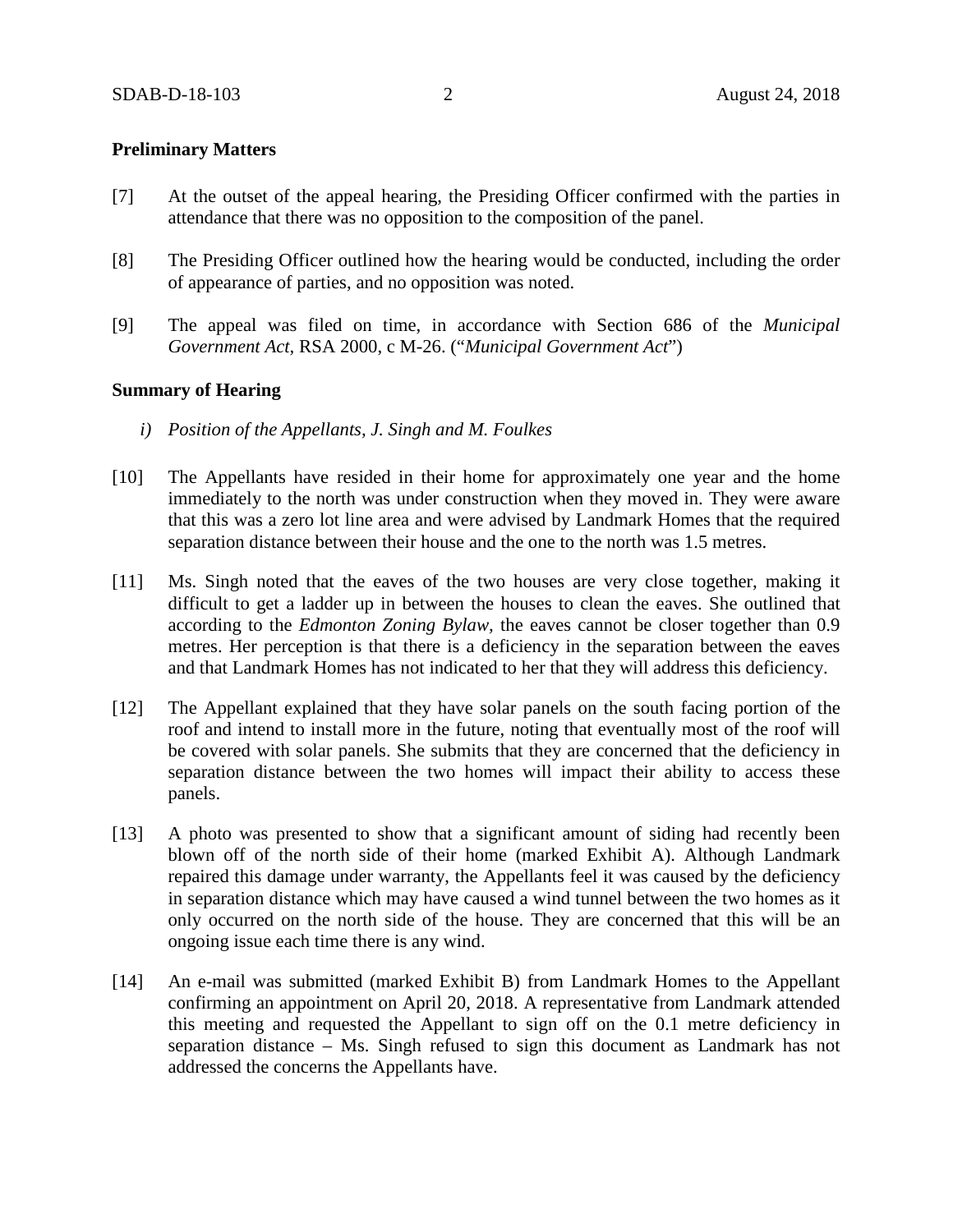- [15] In addition to the issues above, they are also concerned that:
	- a) Their ability to construct a fence and a garage will be impacted and approved permits will be difficult to obtain without their own need for variances.
	- b) Fire safety concerns are created with the lack of appropriate separation between the two structures.
	- c) The swale is steeper making it less safe to place a ladder for any type of maintenance on this side of their home.
	- d) They have less ability to access their roof on the North side of their home, something they would be likely to do with proper separation.
- [16] The Appellants provided the following responses to questions from the Board:
	- a) A deficiency of 0.1 metres (approximately four inches) in separation distance has a dramatic effect on them because of the maintenance and safety issues already stated. Also, the limited roof access could affect their ability to re-shingle their home in the future.
	- b) Their home is a two storey house with a peaked roof. The pitch slopes down towards both Side Lot Lines with eaves running along both sides. The pitch on the adjacent house to the north is identical. The roof cannot be accessed from the front or the rear due to the slope of the roof. They did state that they could access all areas of their roof from the other side of their house, the south side.
	- c) Any deficiency in separation distance should not be allowed in a Zero Lot Line area. The houses are already as close together as possible and they depend on the City to adhere to their Bylaws.
	- *ii) Position of the Development Officer, E. Lai*
- [17] The Development Authority did not attend the hearing and the Board relied on Ms. Lai's written submission.
	- *iii) Position of the Respondent, Landmark Legacy Homes*
- [18] Mr. K. Mack of Hillenbrand Kozicki LLP appeared on behalf of the Respondent and submitted that the appeal should be refused as no reasonable basis to deny the application has been presented.
- [19] The Respondent's development is wholly contained within the boundaries of the subject site and does not encroach on the Appellants' property. The development simply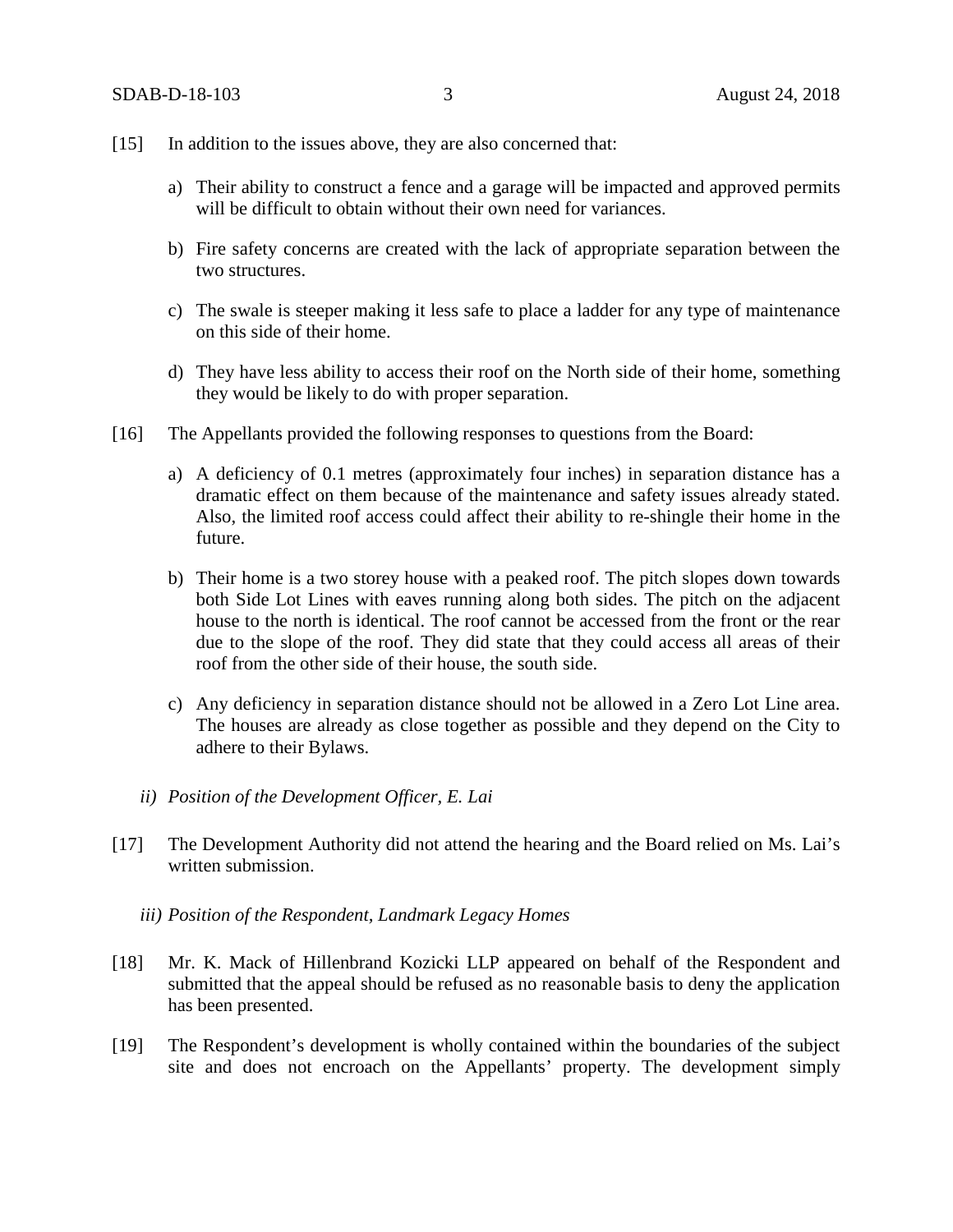encroaches on the easement by 0.1 metres, which is just under 4 inches. All other regulations in the (RMD) Residential Mixed Dwelling Zone have been complied with.

- [20] The Development Authority has the authority to vary the Development Permit and did not err in approving this development.
- [21] The Appellants' home is built right along the property line in accordance with the *Edmonton Zoning Bylaw* and a garage would also be built right along this property line. Because of these circumstances, Mr. Mack submitted that there will be no issues for the appellant to get approval to build a garage. Any fence would run from the garage to the Appellants' house along the property line. There will be no fence in the swale between the two properties as the Appellants' garage and house act as an extension of the fence.
- [22] Mr. Mack believes that the encroachment of 0.1 metres does not affect the value and enjoyment of the Appellants' property in any meaningful way. Once a fence and gate are built the encroachment will not be noticeable.
- [23] Mr. Mack referred to SDAB-D-15-112 where the Board permitted a development that was eight inches too close to the property line.
- [24] Mr. Mack provided the following responses to questions from the Board:
	- a) He referred the Board to a photo in his submission showing a front view of the easement in question. The gas metre, furnace intake / exhaust and the electrical box are visible. The purpose of the easement is to provide room for these utilities.
	- b) He does not believe the deficiency of four inches impedes the ability to maintain the house. Landmark was able to build these houses and repair the siding within the constraints of the easement space.
	- c) Landmark is one of the most accurate builders and he notes that his clients are uncertain as to how this deficiency occurred. According to their measurements, the deficiency is 2.5 inches.
	- d) Given the pitch and height of the roof, professionals who have proper fall protection training should be used for roof and eave maintenance and the Appellants should not be attempting any eave maintenance without such assistance. Professionals would have no problems accessing the roof. Likewise, the Appellants should have no problem accessing their roof from the south side of their home.
	- e) The best orientation for solar panels is towards the south, not north and there is no deficiency on the south side of the house.
	- f) There is practically no difference in the ability to access the roof from the north vs. the south side. He believed that an extra four inches would make very little difference when using an extension ladder to reach the roof or eaves of a two storey home.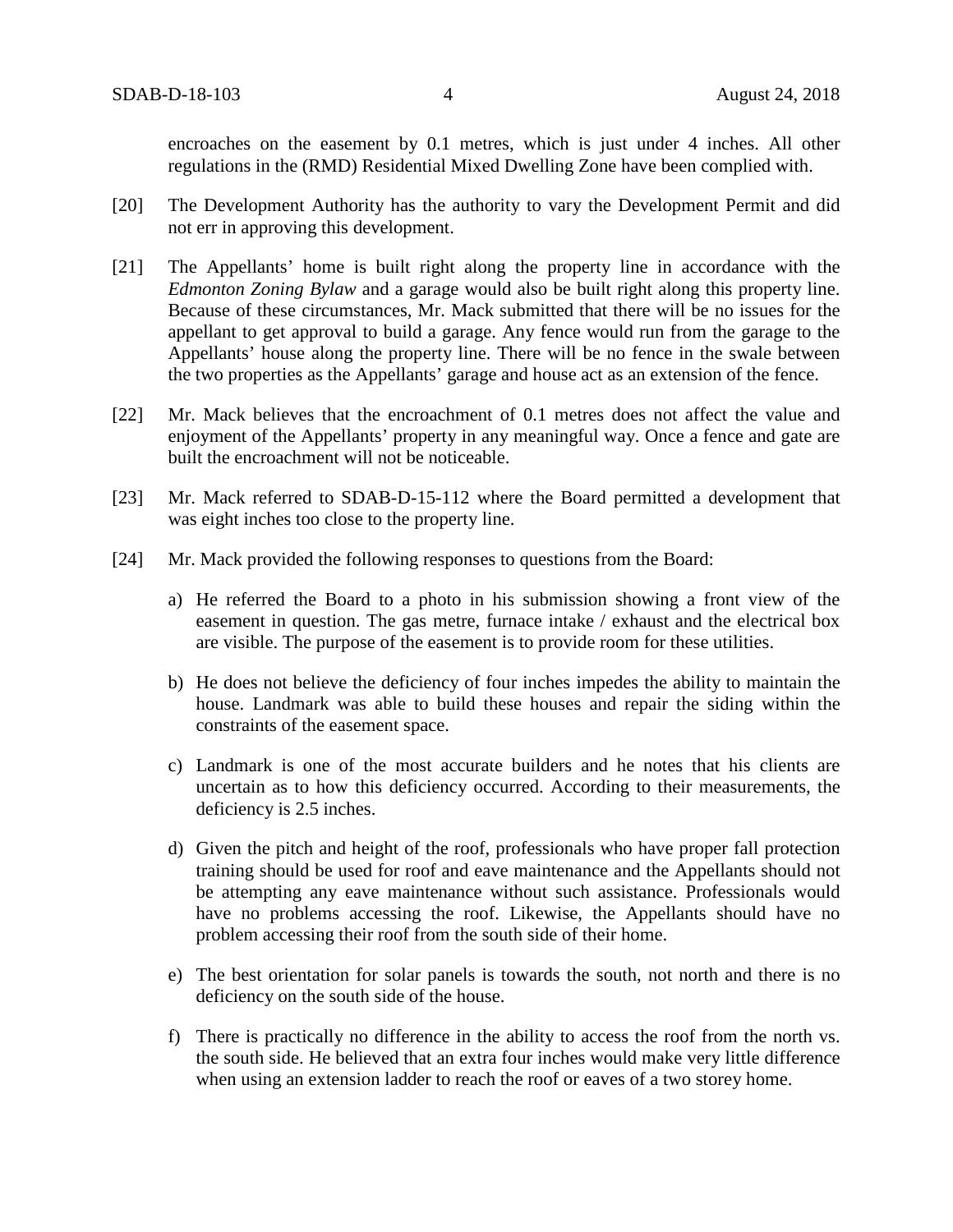- *iv) Rebuttal of the Appellants*
- [25] Ms. Singh clarified that Landmark builds their houses in factories, not on site.
- [26] She noted that there were no adjacent houses when their house was being built and Landmark was still coming onto their property during construction. The Appellants will not have the same luxury in the future.
- [27] They are of the opinion that most people do not hire trained professionals to clean their eaves, and that having to do so would affect their use and enjoyment of their property.
- [28] They acknowledged that the deficiency of approximately 4 inches will only affect them and their immediate neighbours to the north. This deficiency will not likely be noticed by others nor will it impact on the neighbourhood as a whole.

### **Decision**

- [29] The appeal is **DENIED** and the decision of the Development Authority is **CONFIRMED**. The development is **GRANTED** as approved by the Development Authority.
- [30] In granting the development, the following variances to the *Edmonton Zoning Bylaw* are allowed:
	- 1. The minimum allowable Side Setback of 1.5 metres from the house to the side property line abutting 2672 Maple Way NW as per Section 155.4(21) is varied to allow a deficiency of 0.1 metres, thereby decreasing the minimum allowed Setback to 1.4 metres.
	- 2. The minimum allowable eave encroachment into the easement of 0.90 metres to the property line abutting 2672 Maple Way NW as per Section  $155.4(21)(d)(i)$  is varied to allow a deficiency of 0.1 metres, thereby decreasing the minimum allowed eave encroachment to be 0.8 metres.

### **Reasons for Decision**

- [31] Single Detached Housing is a Permitted Use in the (RMD) Residential Mixed Dwelling Zone.
- [32] The Appellants claim that the easement deficiency of 0.1 metres will have a significant impact upon their ability to maintain their property. They indicated that it would be difficult to use a ladder to reach the roof or the eaves on the north side of their property for maintenance. They did not provide any evidence to support their position.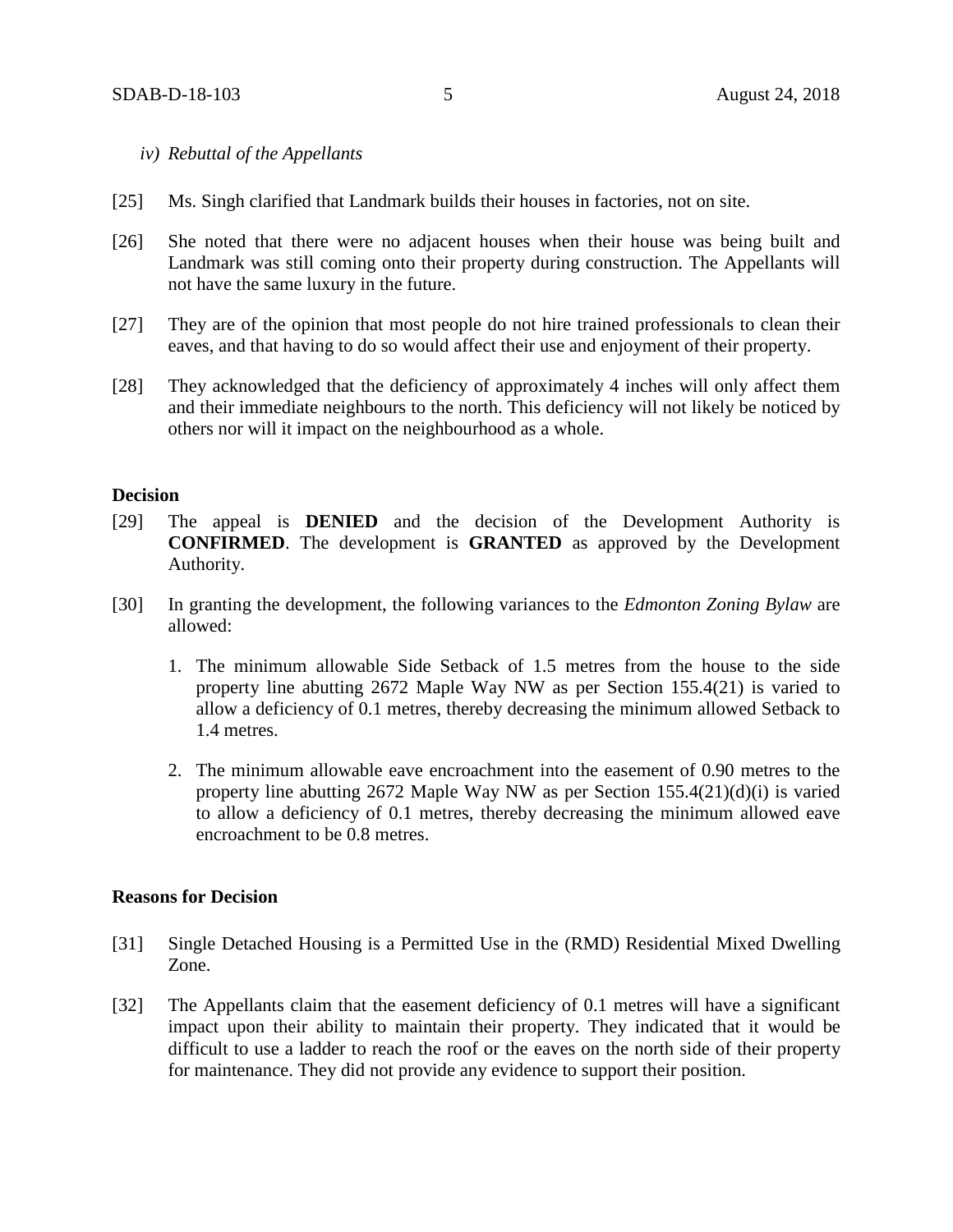- [33] The Board is not persuaded that this 0.1 metre variance for the subject site creates a material adverse impact to the adjacent property and, therefore, the Board grants the variance to the required Side Setback and to the eaves projections for the following reasons:
	- a) The (RMD) Residential Mixed Dwelling Zone is a unique area which allows zero setbacks along one Side Lot Line. It is expected that homes in this area will be closer together than in other zones. Easement areas are created between adjoining neighbours to allow for access for maintenance.
	- b) The Board finds that the Appellants have the opportunity to use the total easement area. Notwithstanding the granting of this variance, they will have 1.4 metres of space to maneuver within. The Board notes that a house located in a non-zero lot line area would lack the benefit of an encroachment area and typically only enjoy 1.2 metres of separation space to the Side Lot Line.
	- c) The Board accepts the evidence that currently there is no fence between the two properties. Once a fence is erected, the Board understands that it will be placed in a way that utilizes one side of the house so that the house acts as an extension of the fence, avoiding the swale. The Board notes that upon such a placement of the fence, combined with the installation of a gate, this will enable both neighbours to use the total easement area for property maintenance.
	- d) Based on the above, the Board finds that there is adequate room for maintenance along the Side Lot Line.
	- e) The Board notes that the proposed variances have no impact on the ability of the Appellants to access the eaves or the roof from other sides of the house, including the sloped portion of the roof on the south side. The Board concludes that access to the roof is not a reason for denying the intrusion into the north easement area.
	- f) The Appellants felt that having a house so close to the north creates a wind tunnel but the Board finds that there would likely be a wind effect between two houses if there was no deficiency and the decrease of 0.1 metres would not significantly increase the wind effect. On this point, the Board acknowledges that no expert evidence was provided on this item of concern.
	- g) The Appellants confirmed that the deficiency in the Side Setback concerns themselves and the adjoining property but the deficiency would likely not be noticed and, therefore, will not affect anyone else in neighbourhood. The Board finds that the proposed variance is unlikely to even be perceptible by neighbours and accordingly will not have any material impacts on the amenities of the area.
- [34] The Board notes that many of the grievances brought forward by the Appellant relate to civil and building code issues outside of the jurisdiction of the Board. There are other avenues that exist to litigate these concerns. The Board's decision to grant the above variances has no impact on the ability of the Appellant to pursue these other avenues nor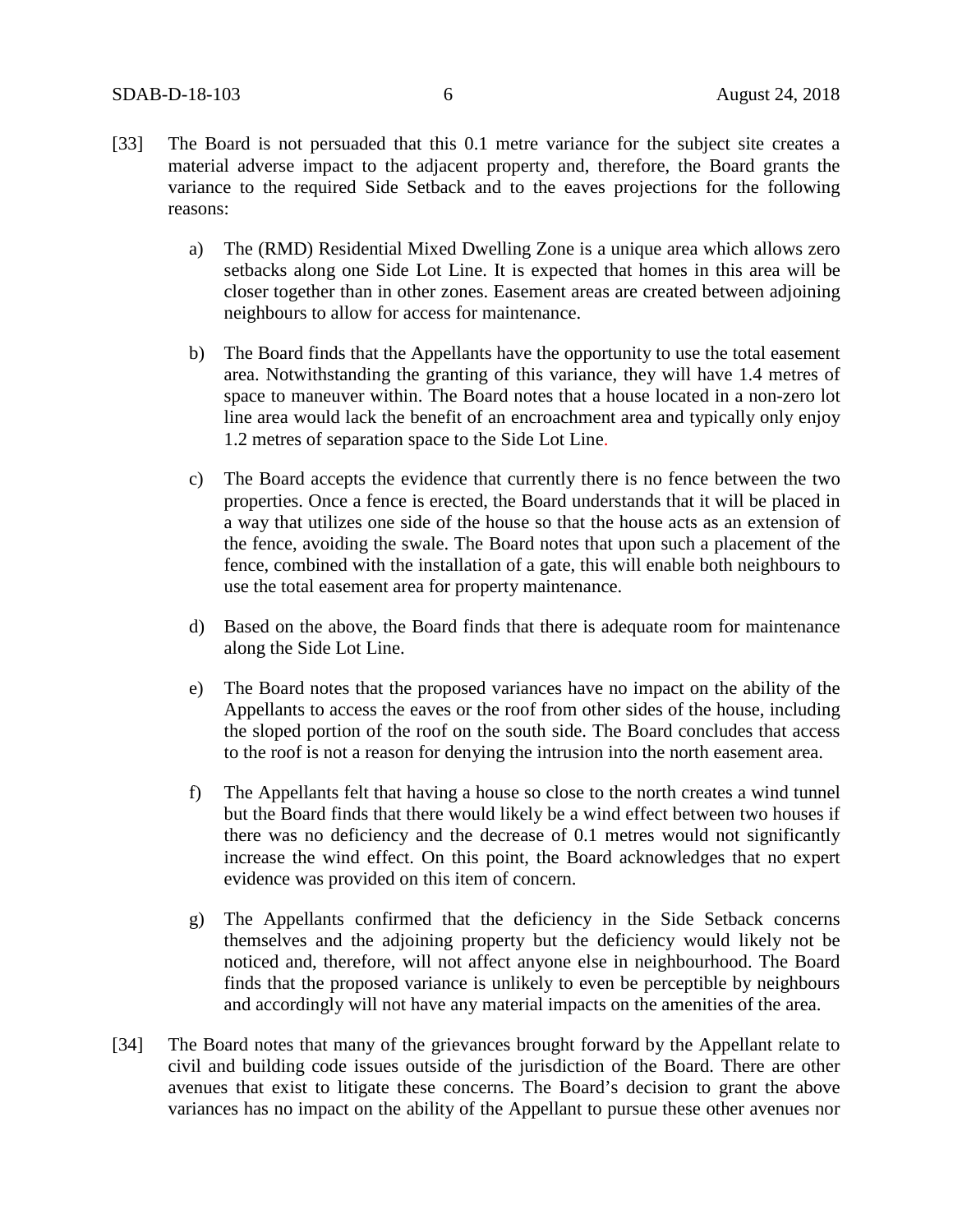SDAB-D-18-103 7 August 24, 2018

does the Board in making this decision make comment on the validity of the claims regarding any building code or regulatory issues.

[35] For the reasons stated above, the Board finds that the proposed development will not unduly interfere with the amenities of the neighbourhood nor materially interfere with or affect the use, enjoyment or value of neighbouring parcels of land.

Patricia L. Janes.

Patricia Jones, Presiding Officer Subdivision and Development Appeal Board

Board Members in Attendance: Ms. K. Cherniawsky; Mr. R. Handa; Ms. S. LaPerle; Ms. L. Delfs

cc: Hillenbrand Kozicki LLP J. Singh City of Edmonton, Development & Zoning Services – E. Lai / A. Wen